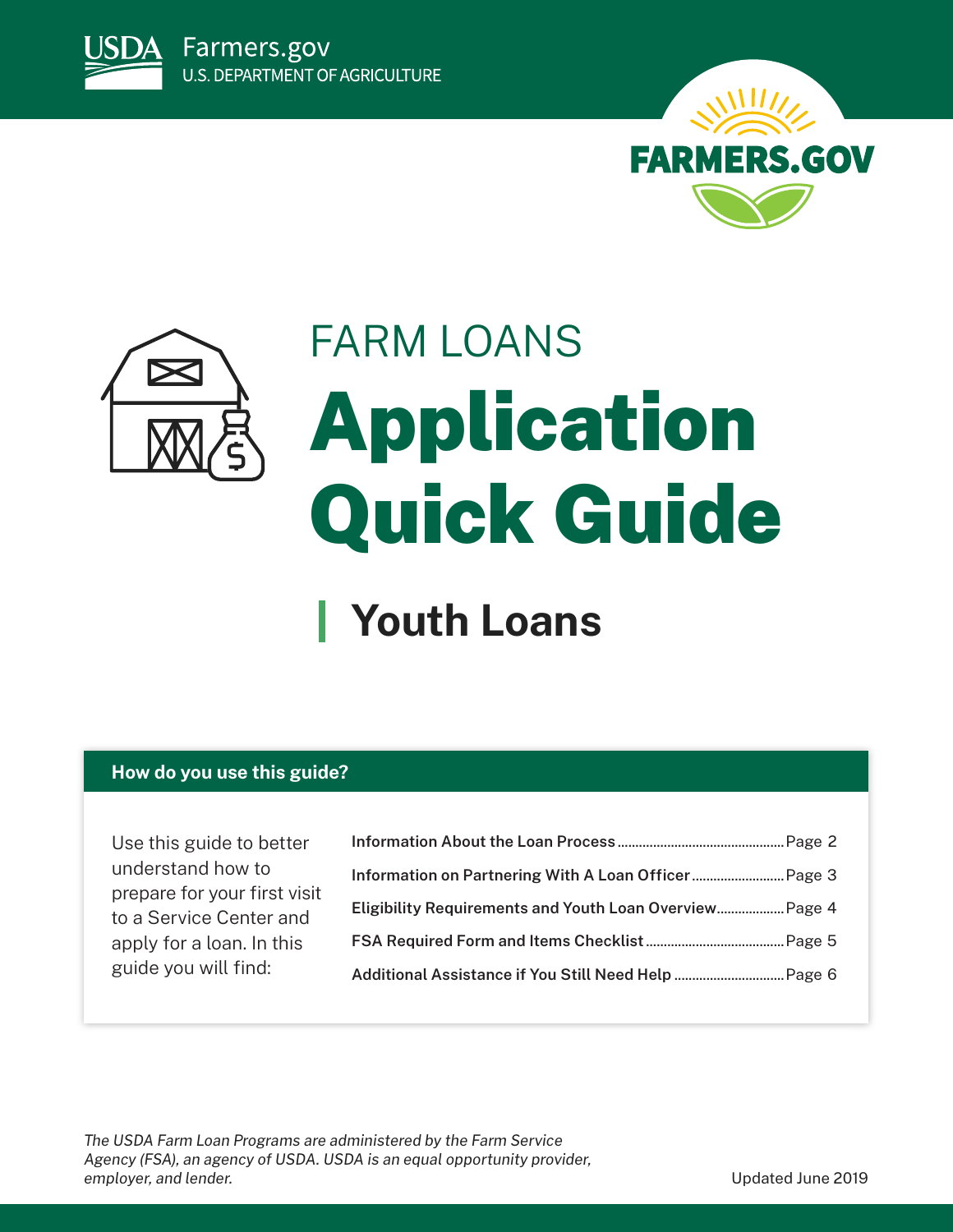### <span id="page-1-0"></span>Loan Process

### Here's what to expect on your FSA Youth Loan journey.

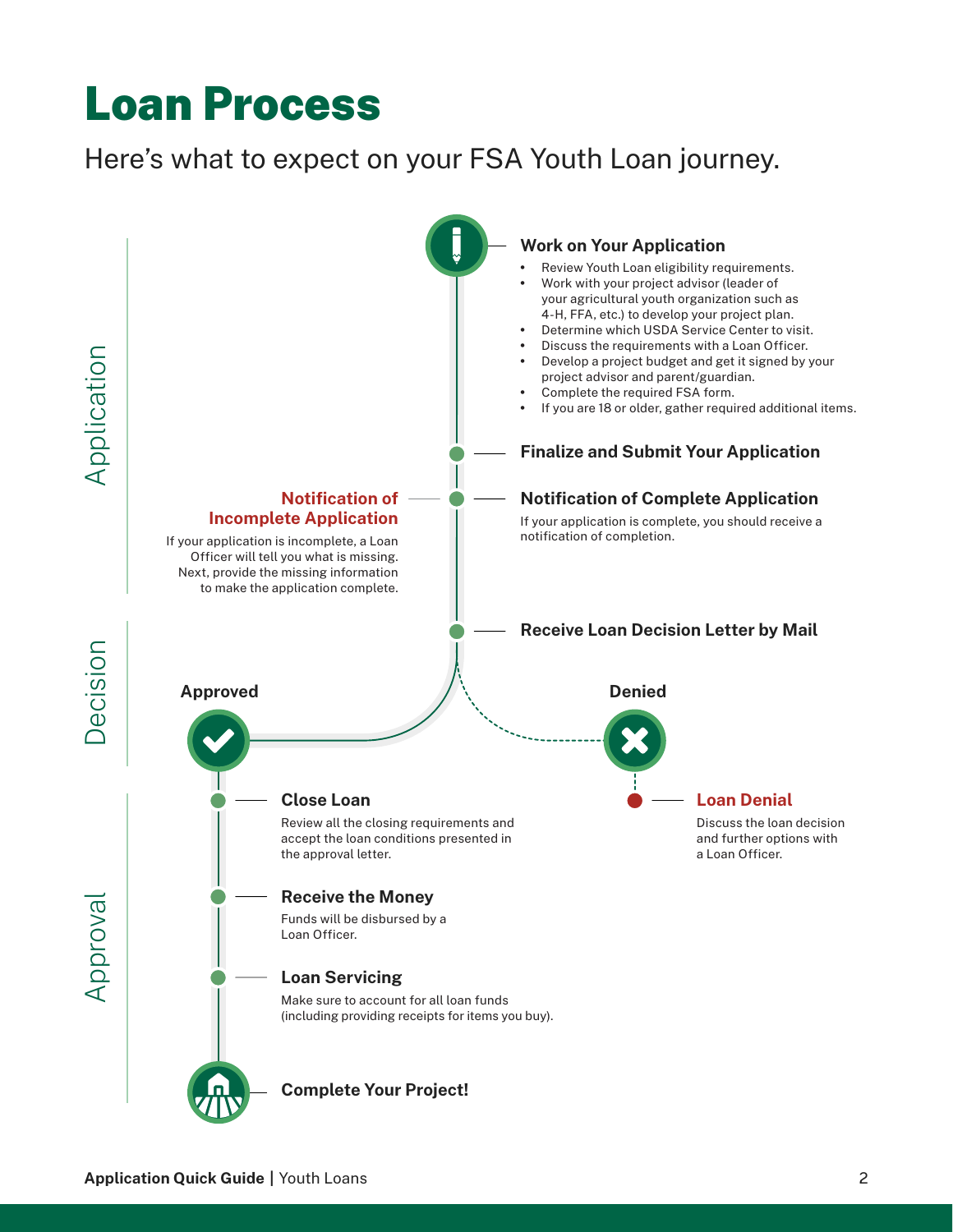## Partner With A Loan Officer

Service Center employees are here to assist you throughout your loan journey.



#### **Loan Officers will:**

- Assist you during the entire loan process.
- Help to educate you on how a Youth Loan works.
- Give feedback and suggestions on your business plan and project.
- Provide supervision throughout the life of the loan.
- Work with you in person, via email, and on the phone.

#### **Are you ready to connect with a Loan Officer?**

#### **Follow These Steps:**

**1**

Find your local Service Center online at:<https://www.farmers.gov/service-locator> or contact an agriculture representative to find out where a Service Center is located.

**A** Call before visiting a Service Center. If the Service Center you call does not have Farm Loan Programs employees, you will be directed to a Service Center that does.



Call to schedule an appointment with a Loan Officer at a Service Center. (Walk-ins are welcome, but Loan Officers may be unavailable at that time.)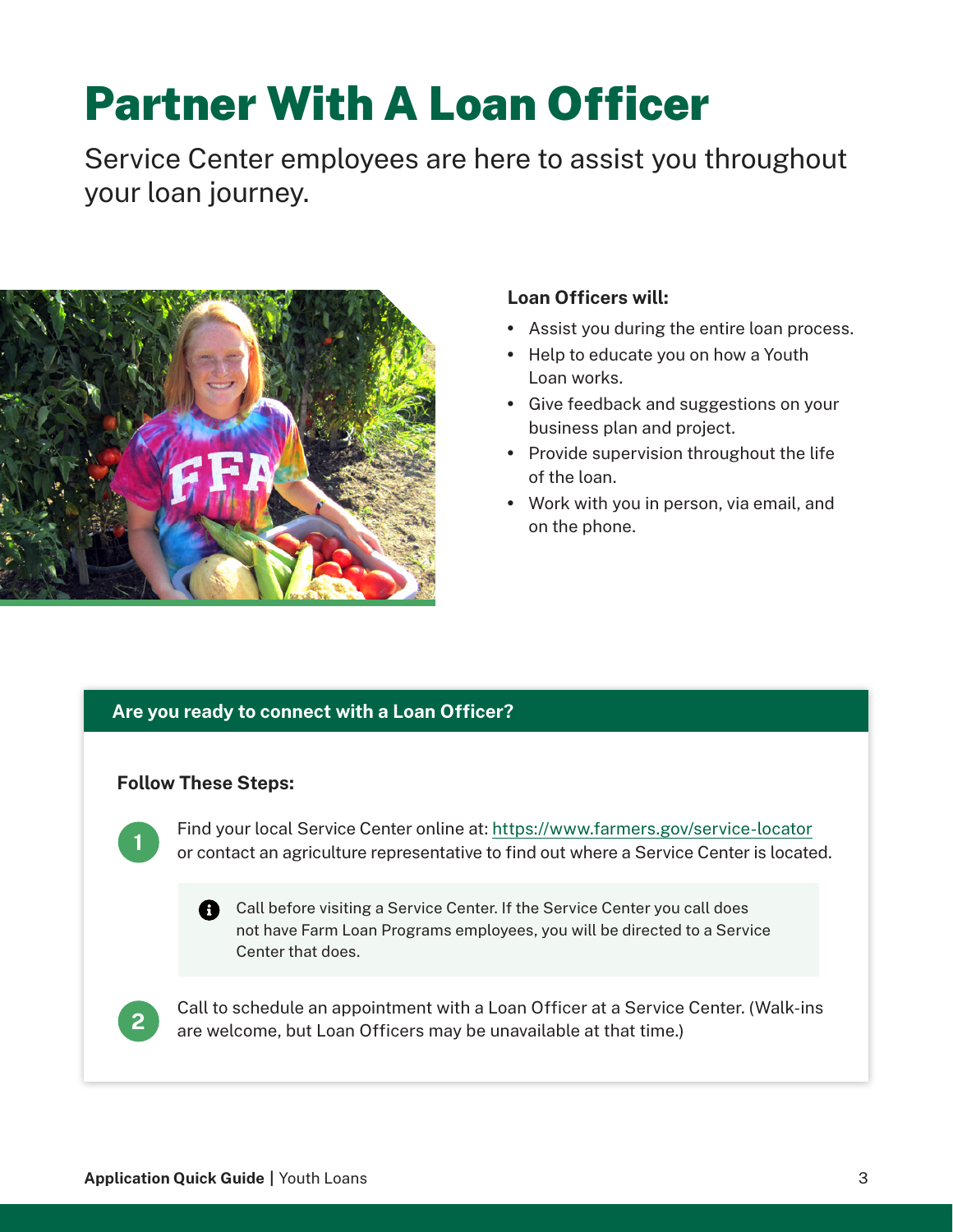# <span id="page-3-0"></span>Eligibility Requirements

These are general eligibility requirements that you need to meet in addition to the project requirements.

#### **Youth Loan applicants must:**

- Be between the ages of 10 and 20 years at the time of loan closing; and parent(s) and/or legal guardian(s) must consent to the loan application (if under 18).
- Be a United States citizen, non-citizen national, or qualified legal alien.
- Have no controlled substance convictions.
- Have no past due debt problems.
- Have not caused the Government a financial loss on previous loan assistance.

**Note:** There may also be additional requirements that your Loan Officer will discuss with you.

#### **What is a Youth Loan?**

#### **Loan Purposes**

You can only use Youth Loan funds to pay the expenses associated with your approved project. You can use the funds to:

- Buy livestock or equipment.
- Rent or repair needed tools and equipment.
- Pay operating expenses for the project such as seed, feed, and supplies.

**Note:** Funds cannot be used to finance exotic birds, tropical fish, dogs, or horses used for racing, pleasure, show, and boarding or any other enterprises not typically associated with human consumption, fiber or draft use.

#### **Project Requirements**

The approved project you are financing must:

- Produce sufficient income to repay the loan amount plus accrued interest in full (if not, a co-signer is required).
- Be related to agriculture.
- Be educational.
- Be part of an organized and supervised program such as 4-H, FFA, etc. to develop your project plan.

#### **Loan Amount**

The maximum loan amount is \$5,000. There is no minimum loan amount. The funding comes from congressional appropriations as part of the USDA budget. Interest rates are calculated monthly and are posted on the 1st of each month; view them here: [https://www.fsa.usda.gov/farmloans.](https://www.fsa.usda.gov/farmloans)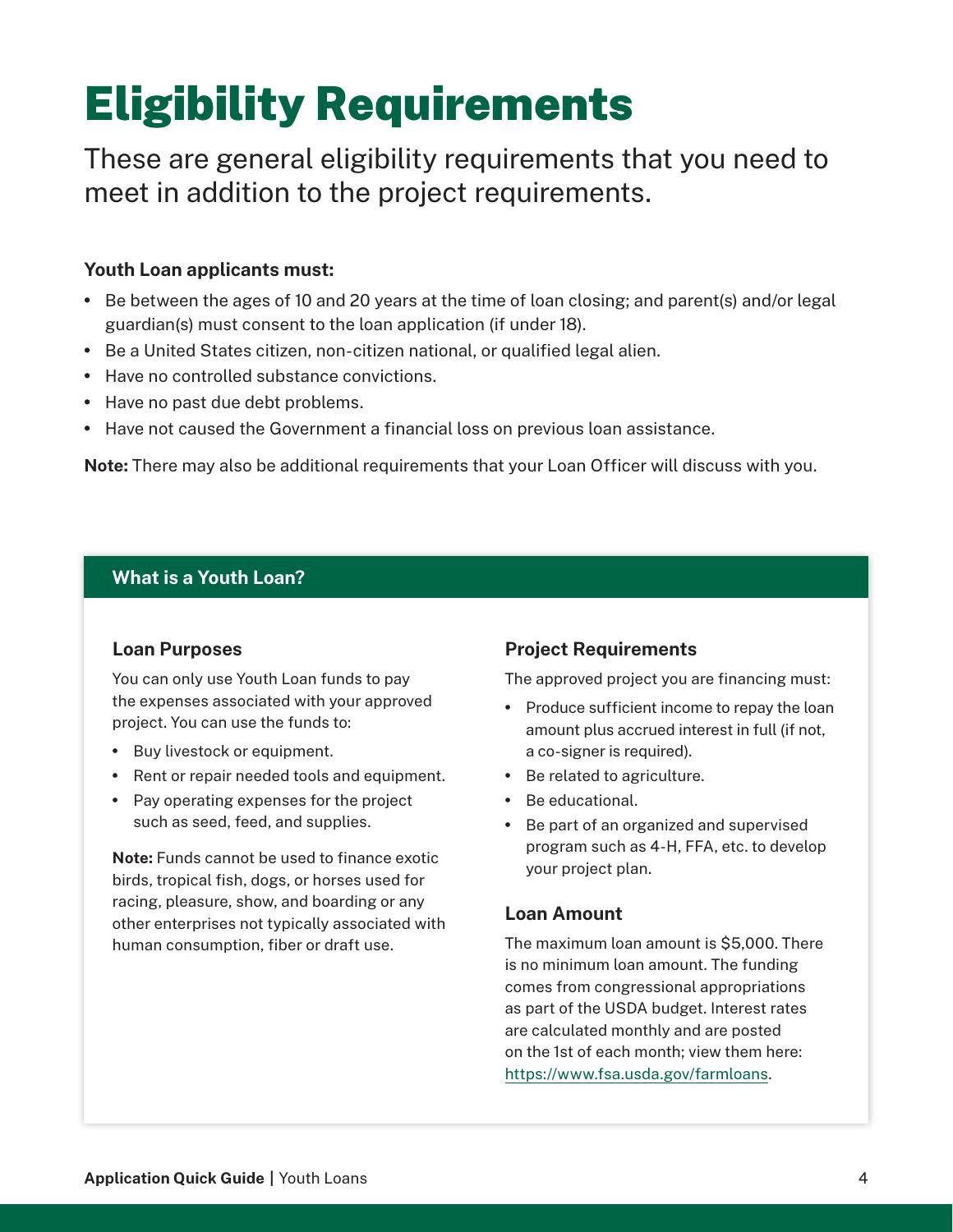# <span id="page-4-0"></span>FSA Required Form and Items

These are some of the items you will need to complete your application.

Check the box below once you have completed the form. A Loan Officer can provide you with an application form. You can also download the form as a PDF on the FSA Youth Loans webpage [\(https://www.fsa.usda.gov/youthloans](https://www.fsa.usda.gov/youthloans)).

### **Item Name**

 **FSA-2301: "Request for Youth Loan"**

#### **If you are 18 years or older, supply these additional items too.**

 **Credit report fee, using personal or bank check, made payable to the Farm Service Agency** 

 **Verification of income, debts, and assets (for example, recent pay stubs and statements for credit cards, loans, and bank accounts)**